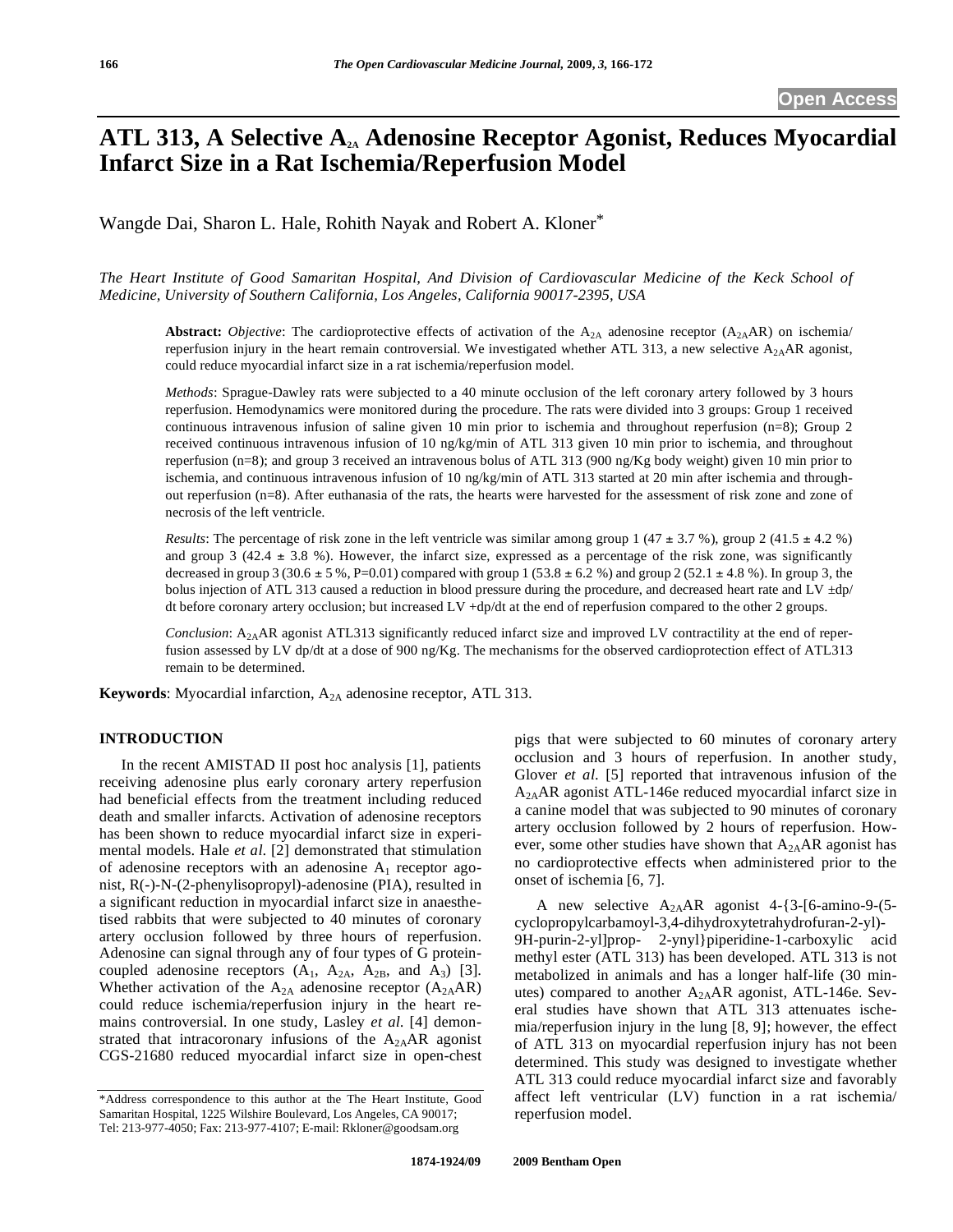# **METHODS**

 All experimental protocols were approved by the Institutional Animal Care and Use Committee, and performed in accordance with the "Guide for the Care and Use of Laboratory Animals" (NIH publication No. 85-23, National Academy Press, Washington DC, revised 1996). The Heart Institute at Good Samaritan Hospital is accredited by the Association for Assessment and Accreditation of Laboratory Animal Care International.

# **ATL 313 PREPARATION**

 ATL 313 was made as concentrated stock solutions in DMSO at a concentration of 100  $\mu$ g/ml, and then diluted in phosphate-buffered saline (PBS; pH 7.4) to a concentration of 250 ng/ml.

# **ANIMAL SURGICAL PREPARATION**

 Female Sprague-Dawley (SD) rats (190~240g body weight) were weighed and anesthetized with an intraperitoneal administration of ketamine (7.5 mg/100 g body weight) and xylazine (0.5 mg/100 g body weight). Additional anesthesia was given throughout the study as required. The chest, neck and right femoral areas were shaved. The rats were intubated and ventilated with room air (rate 60 cycles/min, tidal volume 1 ml per 100 g body weight), and placed on a heating pad (37 °C). The right carotid artery was exposed, and a 2F high-fidelity, catheter-tipped micromanometer (model SPR-869, Millar, Inc) was advanced into the ascending aorta and left ventricle (LV) to record LV hemodynamic parameters. The jugular vein was canulated to inject ATL 313 or vehicle, and to administer blue dye and potassium chloride at the end of the experiment. The femoral artery was isolated and catheterized to continuously monitor heart rate and arterial blood pressure using an ADI (Advanced Digital Instruments, Grand Junction, CO) system. The chest was opened through the  $4<sup>th</sup>$  intercostal space. The pericardium was removed. The left coronary artery, which is located in the groove between the pulmonary outflow track and left ventricle, was encircled with 4-0 silk suture at the site just under the left atrium for occluding and reperfusing the artery. All of the rats were subjected to a 40 minutes coronary occlusion followed by 3 hours of reperfusion. At the end of the protocol, the coronary artery was reoccluded and 0.6ml 50% Unisperse blue dye (Ciba Geigy, Hawthorne, NY) was injected intravenously to delineate the risk zone. Animals were euthanized with 1 ml potassium chloride (149 mg/ml I.V.) under deep anesthesia, and the heart was excised.

# **EXPERIMENTAL GROUPS**

 Animals were divided into 3 groups. Group 1 received continuous intravenous infusion of PBS given 10 min prior to ischemia and throughout reperfusion (n=8); Group 2 received continuous intravenous infusion of 10 ng/kg/min of ATL 313 (dissolved in PBS) given 10 min prior to ischemia, and throughout reperfusion (n=8); and group 3 received an intravenous bolus of ATL 313 (900 ng/kg body weight; diluted in 0.6 ml PBS) given 10 min prior to ischemia, and continuous intravenous infusion of 10 ng/kg/min of ATL 313 started at 20 min after ischemia and throughout reperfusion (n=8). The infusion rate of the pump was set at a rate of 7.9  $\mu$ l/min. During the 4 hours and 10 minutes of the procedure, a total volume of 1.98 ml was infused in all animals.

### **Myocardial Risk Zone and Infarct Size Assessment**

 The left ventricle was cut into 4 equally thick transverse slices. These were photographed to show the ischemic risk zone (not stained blue, Fig. **1A**). The slices were then incubated in 1% triphenyltetrazolium chloride (TTC) for 15 minutes at 37 °C to delineate the necrotic zone (infarcted zone). TTC stains viable myocardial tissue brick red and infarcted



**Fig. (1).** Representative slices of heart from a rat in control group to show risk and necrosis area. **A**: Slices show the risk area. The area stained by blue dye represents the nonischemic area. The non-blue area (pink) is the ischemic risk zone. **B**: The same slices as in panel A stained for TTC. Brick red represents viable myocardial tissue and the white area is the necrotic tissue. Note the large homogeneous infarction (white area) of control ischemic myocardium.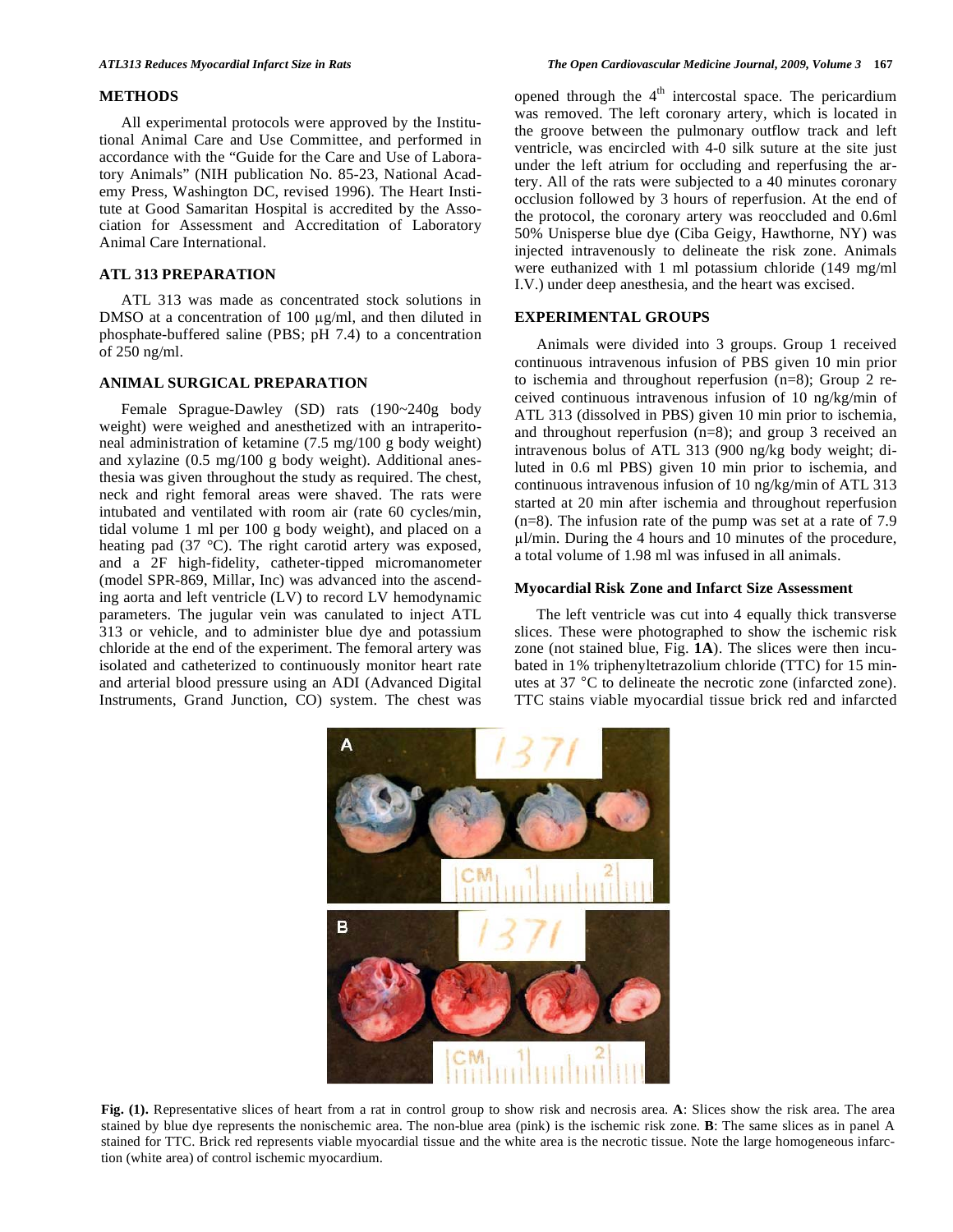tissue appears white (Fig. **1B**). The ventricular slices were then rephotographed. Projected photographs of the 3 slices below the coronary artery occlusion site in each heart, showing the risk zone and the necrotic zone, were traced and then digitized using a computerized planimetric system. The areas of ischemic and nonischemic regions were computed and expressed as a percentage of the slice, as were the percentages of necrotic and non-necrotic tissue. The percentage in each slice was then multiplied by the weight of the slice to obtain mass. The masses were summed for each heart. Risk zone (unstained blue zone) was expressed as a percentage of the left ventricular mass. The extent of necrosis was calculated as percentage of the left ventricular mass, and the infarct size expressed as percentage of the ischemic risk zone (infarct size = extent of necrosis/extent of risk zone).

#### *Statistical Analysis*

All data are reported as mean  $\pm$  SEM. The risk zone and the infarct size, were compared by one-way ANOVA with subsequent Tukey's post hoc test if appropriate. ANCOVA analysis was used for a group effect on the regression model of risk zone versus the extent of necrosis. Hemodynamic data were analyzed by repeated measures analysis of variance. If an over all significance of  $f < 0.05$  was obtained, data among groups at specific time points were analyzed by ANOVA. Statistically significant differences are established at *P*<0.05.

# **RESULTS**

# **Risk Zone, Zone of Necrosis and Infarct Size**

 The risk zone, which was expressed as the percentage of the left ventricular mass, was similar among group 1 (47  $\pm$ 3.7 %), group 2 (41.5  $\pm$  4.2 %) and group 3 (42.4  $\pm$  3.8 %) (Fig. **2**). However, infarct size, expressed as a percentage of the risk zone, was significantly decreased in group 3 (30.6  $\pm$ 5 %, P=0.01) compared with group 1 (53.8  $\pm$  6.2 %) and group 2 (52.1 ± 4.8 %) (Fig. **3**). As shown in Fig. (**4**), the



**Fig. (2).** Risk zone is expressed as percentage of LV mass. Risk zones are similar among the 3 groups.



**Fig. (3).** Infarct size is expressed as percentage of the risk zone. The infarct size is significantly decreased in group 3 compared with the other two groups (p=0.01).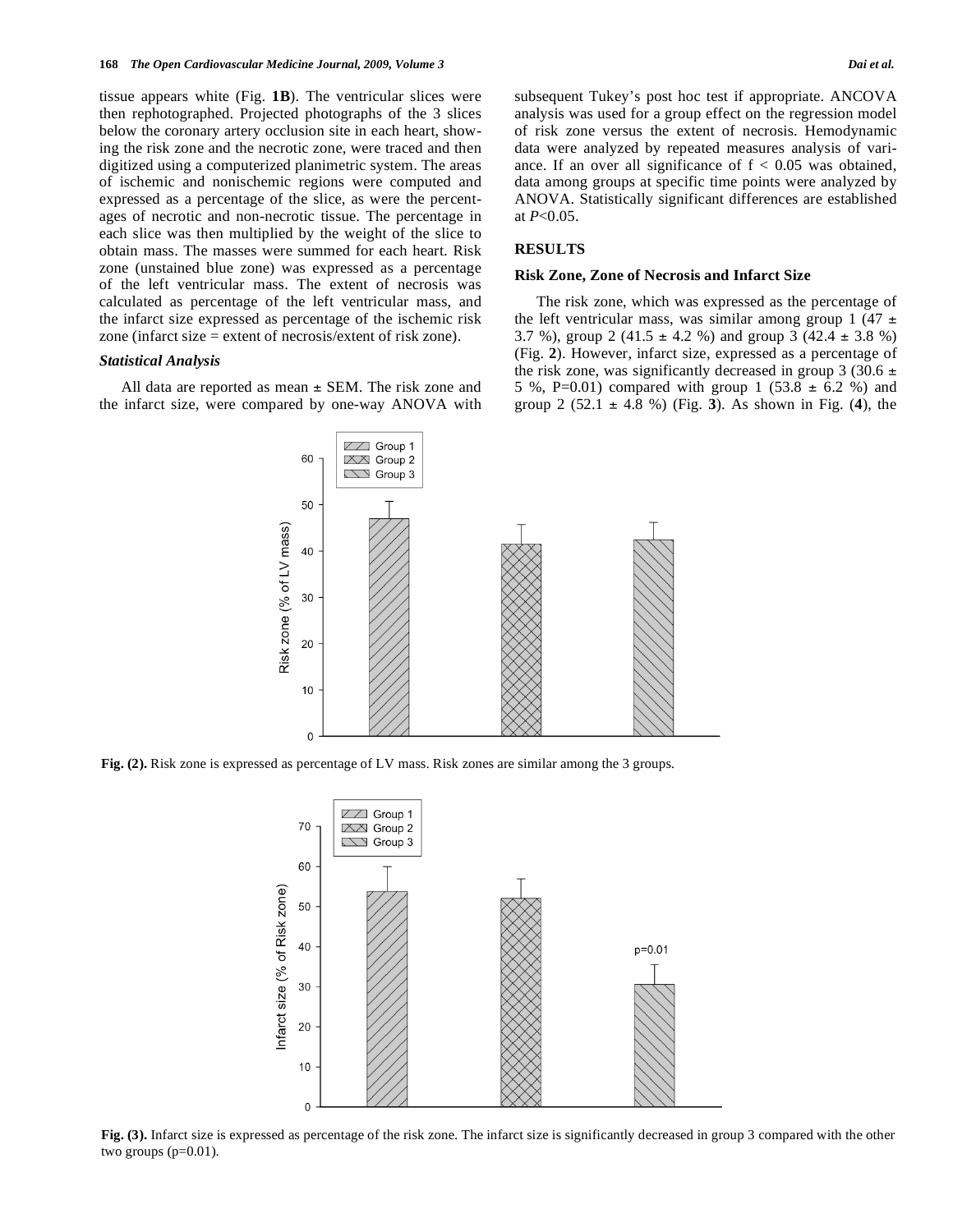

**Fig. (4).** The association between myocardial risk zone (expressed as percentage of LV mass) and extent of necrosis (expressed as percentage of LV mass) in the 3 groups. Note that for any size risk zone, the extent of necrosis was smaller in group 3 compared with the other two groups. P<0.05 (group 3 vs. group 1 and 2) for group effect by ANCOVA.

extent of necrosis, which was expressed as the percentage of the left ventricular mass, was correlated with the risk size in each group (r was 0.92 in group 2 and group 3, and 0.79 in the group 1), and the regression line of the group 3 was shifted downwards. ANCOVA analysis demonstrated that the group effect on the relationship was  $P<0.05$ .

# **HEMODYNAMICS**

 As shown in Table **1**, the injection of the bolus of ATL 313 in group 3 significantly decreased arterial blood pressure during the procedure, suggesting that this dose of ATL 313 caused a vasodilation effect. LV  $\pm dp/dt$  was significantly lower in group 3 compared to the other 2 groups before coronary artery occlusion. However, ATL 313 in group 3 significantly increased LV +dp/dt at the end of 3 hours of reperfusion. The heart rates were not significantly different among the three groups prior to coronary artery occlusion (Table **1**); but at this time point the heart rate was significant lower compared to the baseline in group  $3$  (p=0.016), suggested ATL 313 decreased heart rate in group 3.

# **DISCUSSION**

 The results of the present study indicated that the selective A2AAR agonist, ATL 313, reduced myocardial infarct size and improved LV contractility at a dose with systemic hemodynamic effects in a rat ischemia/reperfusion model. However, this beneficial effect was not present in a dose below the threshold for producing systemic hemodynamic effects.

A number of studies have shown that  $A_{2A}AR$  agonists reduce infarct size in ischemic/reperfused myocardium. For example, Jordan *et al*. [10] demonstrated that intracoronary infusion of the selective A2AAR agonist CGS-21680 (started at 5 minutes before reperfusion and discontinued after 60 min) significantly reduced infarction in anesthetized, open-chest dogs subjected to 60 minutes of left anterior descending coronary artery occlusion and 3 hr reperfusion. Glover *et al*. [5] observed that intravenous infusion of  $A_{2A}AR$  agonist ATL-146e (begun at 5 minute before ischemia and continued throughout the protocol at a low, nonvasodilating dose) reduced infarct size in a canine model that was subjected to 90 minutes of coronary artery occlusion followed by 2 hours of reperfusion. Yang *et al*. [11] also found that  $A_{2A}AR$  activation by ATL 146e reduced infarct size in C57BL/6 mice after 45 minutes of left coronary artery occlusion followed by 24 hours of reperfusion. Smits *et al*. [12] administered adenosine A1/A2 receptor agonist AMP 579 before ischemia (bolus loading dose i.v. followed by continuous i.v. infusion) in a porcine model of myocardial infarction (40 minute LAD occlusion followed by 3 hour reperfusion). AMP 579 significantly reduced infarct size, and suggested that the cardioprotective effect of AMP 579 was due to stimulation of adenosine A2 receptors. However, not all studies have shown a beneficial effect of  $A_{2A}AR$  activation. Thornton *et al*. [6] reported that pretreatment with a selective  $A_{2A}AR$  agonist CGS 21680 (administered at 15 minutes before coronary occlusion) caused hypotension but failed to limit myocardial infarct size in rabbits that were subjected to 30 minutes of regional coronary ischemia and 3 hours of reperfusion. Lasley *et al*. [7] also demonstrated that preischemic administration of the  $A_{2A}AR$  agonist CGS-21680 did not reduce myocardial infarct size in rats submitted to 25 minutes regional myocardial ischemia and 2 h reperfusion. In our present study,  $A_{2A}AR$  agonist ATL 313 reduced infarct size in a dose with systemic hemodynamic effects in rat ischemia/reperfusion model. The difference in outcome between the present study and other studies may be due to the different  $A_{2A}AR$  agonists utilized, different animal species or experimental protocol (particularly with regard to timing of administration and dosage).

The beneficial effects of treatment with  $A_{2A}AR$  agonists may occur on the cardiac myocytes.  $A_{2A}AR$  is also distributed in various cardiovascular tissue including atria, ventri-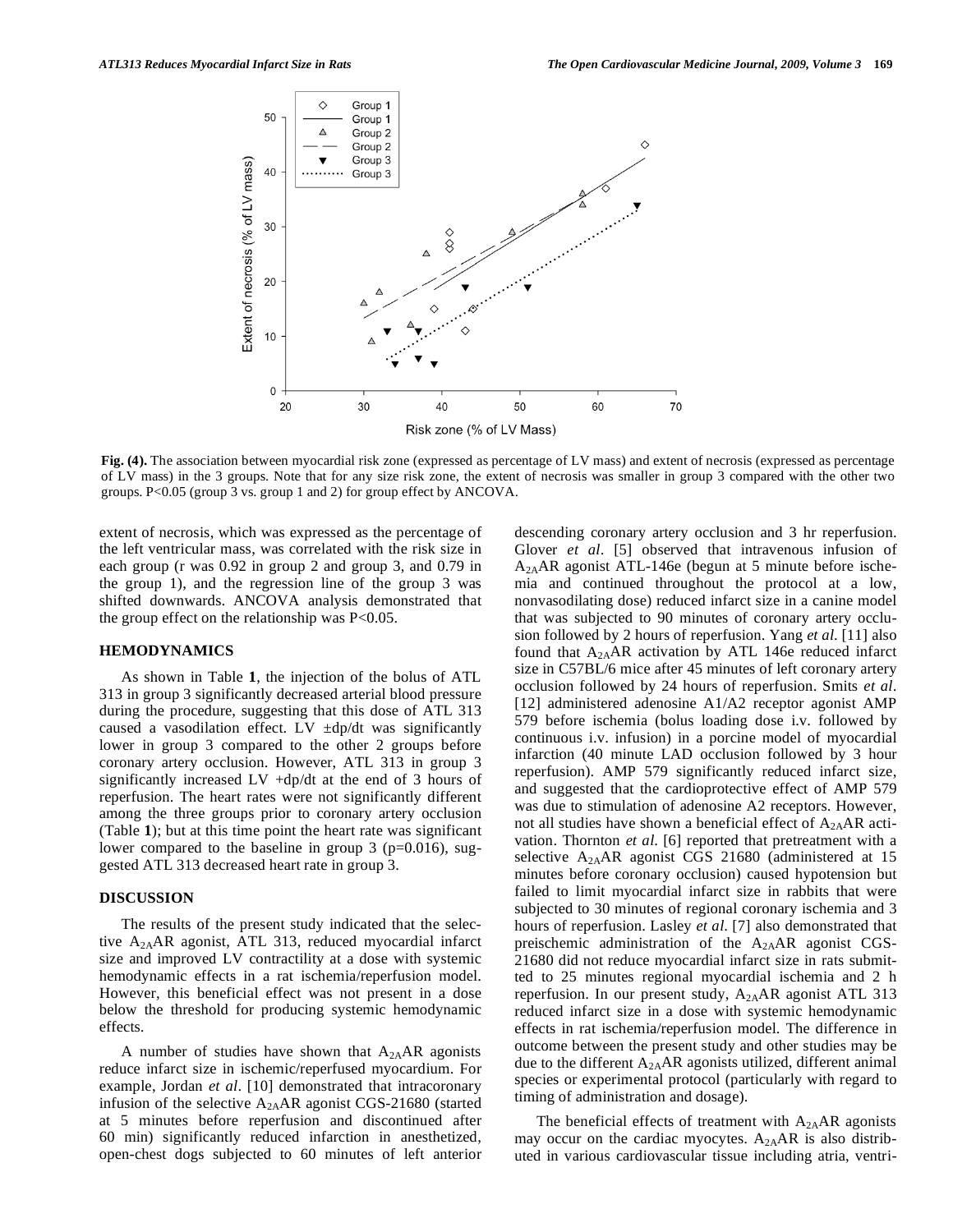| Table 1. | Hemodynamics (n=8 in Each Group) |  |
|----------|----------------------------------|--|
|----------|----------------------------------|--|

| <b>Baseline</b>                      | Group 1        | Group 2        | Group 3        | P value   |
|--------------------------------------|----------------|----------------|----------------|-----------|
| Heart rate (beats/minute)            | $242 \pm 15$   | $241 \pm 9$    | $235 \pm 10$   | <b>NS</b> |
| Systolic blood pressure (mmHg)       | $118 \pm 5$    | $117 \pm 7$    | $115 \pm 9$    | <b>NS</b> |
| Diastolic blood pressure (mmHg)      | $73 \pm 5$     | $80 \pm 6$     | $79 \pm 5$     | NS        |
| Mean blood pressure (mmHg)           | $88 \pm 5$     | $92 \pm 6$     | $91 \pm 6$     | <b>NS</b> |
| +dp/dt (mmHg/second)                 | $5281 \pm 312$ | $5732 \pm 246$ | $5482 \pm 313$ | <b>NS</b> |
| -dp/dt (mmHg/second)                 | $4798 \pm 262$ | $5126 \pm 275$ | $4858 \pm 303$ | <b>NS</b> |
| Prior to coronary artery occlusion   |                |                |                |           |
| Heart rate (beats/minute)            | $233 \pm 16$   | $212 \pm 14$   | $194 \pm 9$    | <b>NS</b> |
| Systolic blood pressure (mmHg)       | $132 \pm 15$   | $108 \pm 7$    | $68 \pm 6$     | $0.001*$  |
| Diastolic blood pressure (mmHg)      | $76 \pm 12$    | $73 \pm 7$     | $35 \pm 3$     | $0.004*$  |
| Mean blood pressure (mmHg)           | $95 \pm 13$    | $84 \pm 7$     | $46 \pm 4$     | $0.002*$  |
| +dp/dt (mmHg/second)                 | $5508 \pm 454$ | $5274 \pm 300$ | $3815 \pm 376$ | $0.01*$   |
| -dp/dt (mmHg/second)                 | $4938 \pm 468$ | $4492 \pm 413$ | $2660 \pm 203$ | $0.0008*$ |
| Prior to coronary artery reperfusion |                |                |                |           |
| Heart rate (beats/minute)            | $221 \pm 14$   | $204 \pm 10$   | $203 \pm 8$    | <b>NS</b> |
| Systolic blood pressure (mmHg)       | $82 \pm 4$     | $77 \pm 4$     | $69 \pm 5$     | <b>NS</b> |
| Diastolic blood pressure (mmHg)      | $54 \pm 4$     | $43 \pm 3$     | $39 \pm 3$     | $0.012**$ |
| Mean blood pressure (mmHg)           | $64 \pm 4$     | $54 \pm 3$     | $49 \pm 4$     | $0.018**$ |
| +dp/dt (mmHg/second)                 | $4069 \pm 229$ | $3684 \pm 162$ | $3898 \pm 265$ | <b>NS</b> |
| -dp/dt (mmHg/second)                 | $2818 \pm 154$ | $2639 \pm 345$ | $2176 \pm 120$ | <b>NS</b> |
| After 3 hour reperfusion             |                |                |                |           |
| Heart rate (beats/minute)            | $210 \pm 14$   | $211 \pm 10$   | $231 \pm 8$    | <b>NS</b> |
| Systolic blood pressure (mmHg)       | $78 \pm 4$     | $70 \pm 3$     | $71 \pm 4$     | NS        |
| Diastolic blood pressure (mmHg)      | $48 \pm 4$     | $38 \pm 2$     | $37 \pm 2$     | $0.027**$ |
| Mean blood pressure (mmHg)           | $58 \pm 4$     | $49 \pm 2$     | $48 \pm 2$     | $0.044**$ |
| +dp/dt (mmHg/second)                 | $3358 \pm 99$  | $3442 \pm 182$ | $4199 \pm 207$ | $0.0034*$ |
| -dp/dt (mmHg/second)                 | $2385 \pm 125$ | $2182 \pm 154$ | $2400 \pm 229$ | <b>NS</b> |

NS=not significant difference; \* significant difference (group 3 vs. other 2 groups); \*\* significance difference (group 3 vs. group 1).

cle and coronary artery [13]. Activation of  $A_{2A}AR$  can increase inotropy of the ventricular myocytes [14] and/or improve left ventricular function. Lasley *et al*. [4] found that low-dose intracoronary infusions of  $A_{2A}AR$  agonist CGS-21680 increased contractility in an *in vivo* stunned porcine myocardium associated with a small decrease in arterial blood pressure. In contrast, Kilpatrick *et al*. [15] reported that treatment of isolated rat ventricular myocytes with the A2AAR agonist CGS-21680 failed to alter their contractility, although A2AAR were expressed in myocytes. Kilpatrick's results are consistent with that of a lack of effect of CGS-21680 in normal intact myocardium [4]. These conflicting results suggested that  $A_{2A}AR$  activation may induce different effects on contractility in normal and stunned myocardium. Our present data showed that ATL 313 significantly decreased LV ±dp/dt initially before coronary artery occlusion (normal myocardium) in a dose with systemic hemodynamic effects, but significantly increased LV +dp/dt at the end of 3 hours of reperfusion (injured myocardium), suggesting that ATL 313 improved LV contractility in reperfused myocardium. It is possible that during ischemia the reduction in afterload and contractility of the left ventricle reduced myocardial oxygen demand, which then reduced myocardial infarct size. Upon reperfusion, the reduced infarct size coupled with enhanced contraction of the stunned myocardium may have explained the improved LV +dp/dt at the end of reperfusion.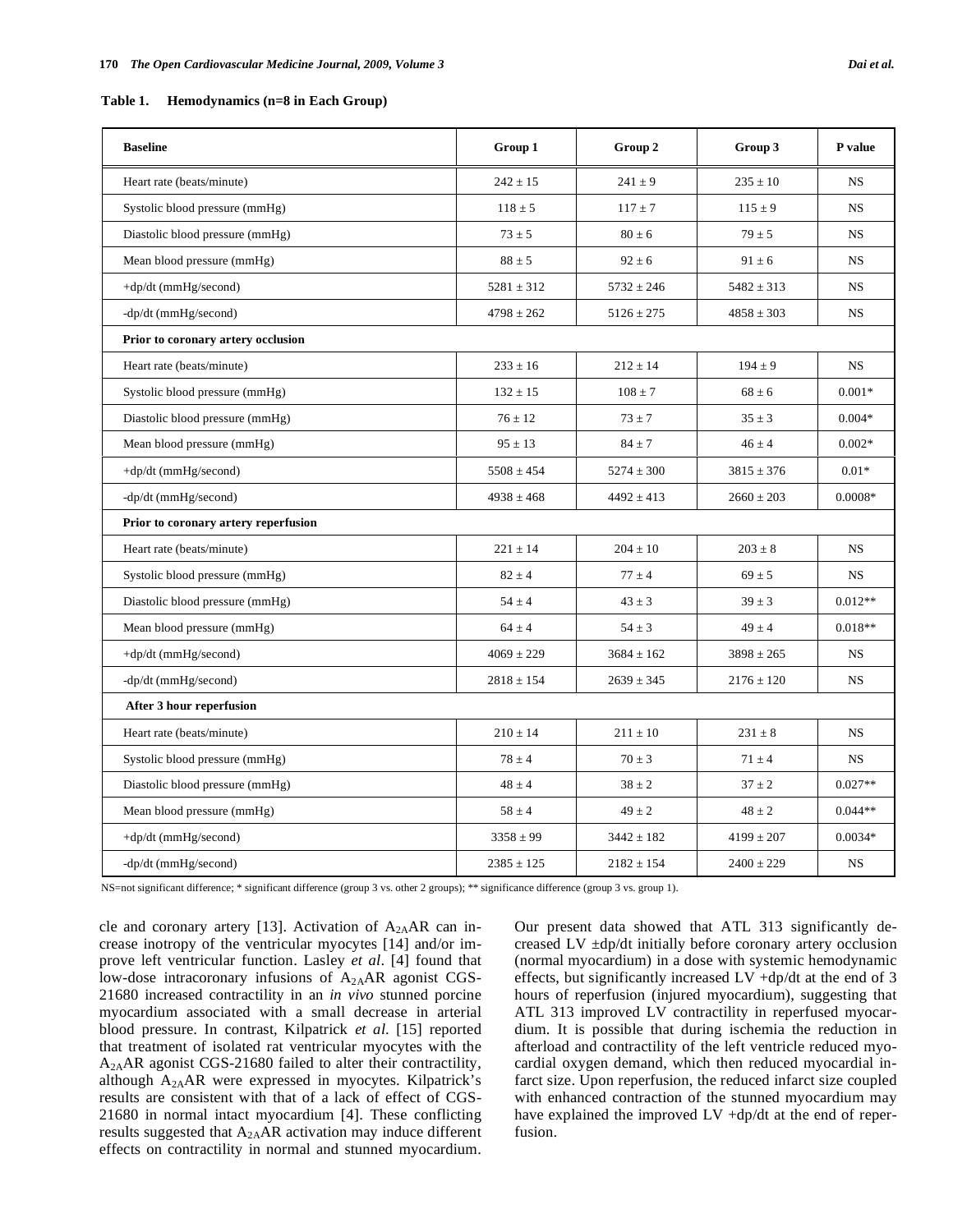Activation of  $A_{2A}AR$  in cardiovascular tissue also can cause vasorelaxation in coronary arteries [16]. Whether the cardioprotective effects of  $A_{2A}AR$  activation are due to this vasorelaxation remains unknown. Glover *et al*. [5] showed that  $A_{2A}AR$  agonist ATL-146e reduced infarct size without causing vasodilatation using very low, nonvasodilating doses in a canine model of reperfused myocardial infarction. Yang *et al*. [11] also found that ATL 146e reduced infarct size after 45 minutes of left coronary artery occlusion followed by 24 hours of reperfusion at a dose that had no effect on heart rate, peripheral arterial pressure, or LV pressures in B6 mice. These experimental studies all demonstrated that cardioprotection observed with A2AAR agonists is not due to direct effect on the vasculature. However, in our present study using the rat ischemia/reperfusion model,  $A_{2A}AR$  agonist ATL 313 did not reduce myocardial infarct size at a dose without vasodilating effects, although it did reduce infarct size at a dose with vasodilating effects.

 Our present study demonstrated that the reduction in infarct size observed in group 3 was associated with systemic hemodynamic effects. ATL 313 reduced blood pressure to 40% of the baseline value. While a transient fall in blood pressure prior to coronary artery occlusion may result in a preconditioning like effect [17], the fall in blood pressure with the ATL 313 was not transient, but persistent – hence, it really did not mimic a transient preconditioning-like fall in blood pressure. In addition, several studies have demonstrated that systemic hypotension before coronary artery occlusion did not necessarily induce cardioprotection [6, 7]. Thornton *et al*. [6] and Lasley *et al*. [7] reported that pretreatment with a selective  $A_{2A}AR$  agonist CGS 21680 before coronary occlusion caused hypotension but failed to limit myocardial infarct size in rabbit and rat ischemia/reperfusion models. These data suggested that a decrease in blood pressure before coronary artery occlusion may not be the sole cause of the beneficial effects of ATL 313 in our study. The systemic hypotension may be overcome by giving ATL 313 into the coronary circulation to achieve a higher cardiac tissue level instead of by intravenous injection. On the other hand a reduction in blood pressure during the ischemic event may benefit the heart by reducing oxygen demand (reduced afterload).

It is known that stimulation of  $A_1AR$  ( $A_1$  adenosine receptor) results in a negative chronotropic and inotropic effect, while pure A2AAR activation inhibits neutrophil function and dilates vascular smooth muscle [6]. Thornton *et al*. [6] and Lasley *et al*. [7] have demonstrated the cardioprotection of stimulating  $A_1AR$  by pretreatment with  $A_1AR$  agonist before coronary occlusion in rabbit and rat model. Sun *et al*. [18] reported that the specificity of ATL313 for  $A_{2A}AR$  was approximately 100-fold greater selectivity compared to  $A_1AR$  and  $A_3AR$ . In our present study, ATL313 induced significant decrease in heart rate and LV dp/dt – suggested the dose of ATL313 was high enough to activate  $A_1AR$  in group 3. Therefore, the cardioprotection of ATL313 in group 3 may be due to a preconditioning effect by activation of  $A_1AR$  in a high dose with systemic hemodynamic effects, and not by pure activation of  $A_{2A}AR$ .

 There are several limitations in our present study. One limitation is that the bolus loading dose of ATL 313 induced profound hypotension in group 3, while hypotension during the acute course of myocardial infarction increases mortality in the clinical setting. Further studies are needed to investigate whether lower does of ATL 313, which can increase intracellular cyclic AMP but did not cause systemic hypotension, has cardioprotective effects. The second limitation is that bolus loading dose before ischemia plus continuous intravenous infusion was used in group 3. It is not clear whether the observed cardioprotective effects are due to increased resistance to ischemia or anti-reperfusion injury. Whether administration of ATL 313 starting before reperfusion, which may be more clinically relevant, has cardioprotective effects are needed. The third limitation is that we did not include a control group, with artificially reduced blood pressure, to allow differentiating cardioprotective effects of the medication versus hemodynamic effects. Whether hypotension alone induced the cardioprotective effects in the present study will require further investigation.

In summary, the  $A_{2A}AR$  agonist ATL313 significantly reduced infarct size and improved LV contractility at a dose with systemic hemodynamic effects in a rat myocardial ischemia/reperfusion model. The mechanism of these beneficial effects is not well understood. Whether cardioprotection by ATL313 is due to its actions on the vasculature, or through the preconditioning effect by stimulating  $A_1AR$ , will require further investigation.

# **ACKNOWLEDGMENT**

 We thank Adenosine Therapeutics for providing the ATL 313.

# **REFERENCE**

- [1] Kloner RA, Forman MB, Gibbons RJ, Ross AM, Alexander RW, Stone GW. Impact of time to therapy and reperfusion modality on the efficacy of adenosine in acute myocardial infarction: the AMISTAD-2 trial. Eur Heart J 2006; 27: 2400-5.
- [2] Hale SL, Bellows SD, Hammerman H, Kloner RA. An adenosine A1 receptor agonist, R(-)-N-(2-phenylisopropyl)-adenosine (PIA), but not adenosine itself, acts as a therapeutic preconditioningmimetic agent in rabbits. Cardiovasc Res 1993; 27: 2140-5.
- [3] Fredholm BB, IJzerman AP, Jacobson KA, Klotz KN, Linden J. International union of pharmacology. XXV. Nomenclature and classification of adenosine receptors. Pharmacol Rev 2001; 53: 527-52.
- [4] Lasley RD, Jahania MS, Mentzer RM, Jr. Beneficial effects of adenosine A(2a) agonist CGS-21680 in infarcted and stunned porcine myocardium. Am J Physiol Heart Circ Physiol 2001; 280: H1660-6.
- [5] Glover DK, Riou LM, Ruiz M, *et al*. Reduction of infarct size and postischemic inflammation from ATL-146e, a highly selective adenosine A2A receptor agonist, in reperfused canine myocardium. Am J Physiol Heart Circ Physiol 2005; 288: H1851-8.
- [6] Thornton JD, Liu GS, Olsson RA, Downey JM. Intravenous pretreatment with A1-selective adenosine analogues protects the heart against infarction. Circulation 1992; 85: 659-65.
- [7] Lasley RD, Kristo G, Keith BJ, Mentzer RM, Jr. The A2a/A2b receptor antagonist ZM-241385 blocks the cardioprotective effect of adenosine agonist pretreatment in *in vivo* rat myocardium. Am J Physiol Heart Circ Physiol 2007; 292: H426-31.
- [8] Rivo J, Zeira E, Galun E, Einav S, Linden J, Matot I. Attenuation of reperfusion lung injury and apoptosis by A2A adenosine receptor activation is associated with modulation of Bcl-2 and Bax expression and activation of extracellular signal-regulated kinases. Shock 2007; 27: 266-73.
- [9] Gazoni LM, Laubach VE, Mulloy DP, *et al*. Additive protection against lung ischemia-reperfusion injury by adenosine A2A recep-